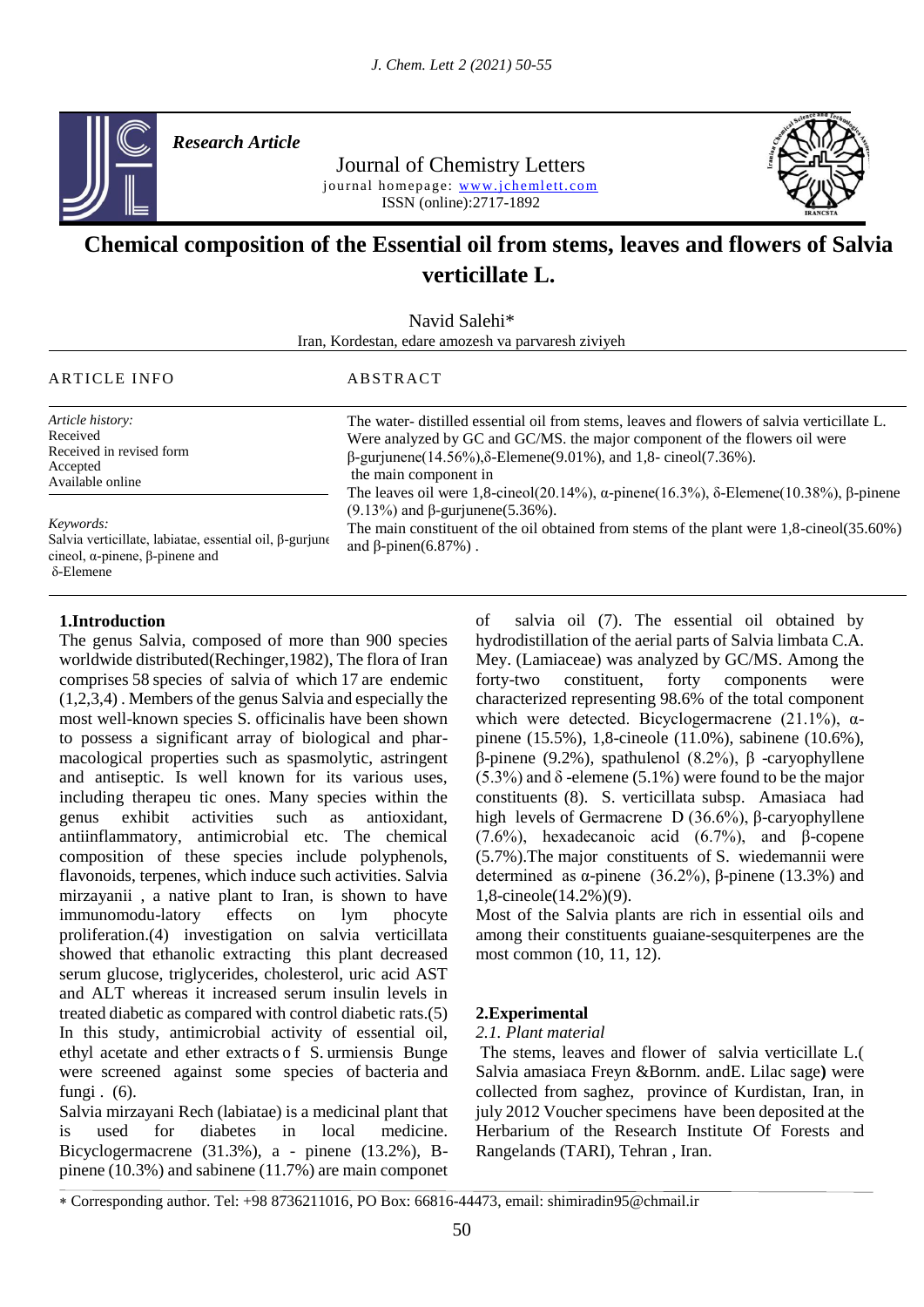### *2.2. Extraction of the oils*

The flowers, leaves and stems (80 g , 100g and 120g ,respectively) of the plant were subjected to separate hydrodistillation using a Clevenger –type apparatus for 3h. After decanting and draying over anhydrous Sodium sulfate , the corresponding yellowish colored oils were recovered ,( in ayield of 0.5% , 0.6% and 0.4% (w/w), respectively).

## *2.3. Analysis: GC*

analysis were performed on a shimadzu 15 A gas chromatograph equipped with a split / splitless (ratio 1:30), injector (250 ºc ) and a flame ionization detector  $(250 \degree c)$ . N 2 was used as carrier gas  $(1 \text{ ml/min})$  and the capillary column

used was DB- 5 (50 mx 0.2mm,film thickness 0.32 μm). The column temperature was kept at  $60^{\circ}$ c for 3 min and then heated to 220ºc with a 5ºc/min rate and kept constant at 220 ºc for 5 min. Relative percentage amounts were calculated from peak area using a shimadzu C- R4A chromatopac without the use of correction factors.

*2.4. GC/MS*analysis was performed using a Hewlett - Packard 5973 with a Hp-5MS Column ( 30 mx 0.25 mm, film thickness 0.25μm). The column temperature was Kept at  $60^{\circ}$ c for 3 min and programme to  $220^{\circ}$ c at a rate of 5 ºc/min and kept Constant at 220 ºc for 5 min . The flow rate of He as carrier gas was (1ml/min).

MS were taken at 70 eV. Identification of the constituents of each oil was made by Comparison of their mass spectra and retention indices (RI) with those given in the literature and those owthentic sampeles ( 13 ).

# **3. Result and Discussion**

The percentage composition of the oils is given in Table I in order of their elution from the DB- 5 column.

thirty- six compounds were identified in flower oil of *S. verticillate* representing 87.7% of the oil composition. The main compounds wer  $\beta$ -gurjunen( 14.6%), germacrene  $D(9.58%)$ , δ-elemene  $(9.0%)$  and  $1.8$  cineole(7.4%) Other notable constituents were E-βocimene(5.65%) and  $\delta$  cadinen(5.25%).

In the leaf oil , 35 compounds were identified representing 93.22% of the oil Composition . The main compounds were 1,8-cineole ( $20.14\%$ ),  $\alpha$ -pinene (16.3%), Delta- elemene(10.38%) and ß-pinene ( 9.13% ), while β gurjunen (5.36%) and spathulenol(3.05%) were found in large amounts.

Sixty-three compounds were identified in the stems oil representing 86.28% of the oil Composition. The main compounds were 1,8-cineol(35.6%) and ß-pinene ( 6.86% ) Other notable constituents were ndecane(5.22%),  $\beta$ -cubabene(5.01%),

bicyclogermacrene(4.64%) and germacrene D (4.34%).

Some earlier works have been reported on the essential oils of various salvia Species . *persepolitana* Benth Manool (37.3%) was the main component among the twenty-three constituents characterized. *S. rhytidea* was characterized by higher amounts of terpinolene (27.0%), sabinene (17.5%) and limonene (14.9%).[60] *Salvia lereifolia* Benth. was analyzed using GC (retention indices) and GC/MS. Twenty-two components representing 93.4% of the oil were characterized. The major constituents found were β-pinene (23.7%), 1,8 cineole (16.2%),  $\alpha$ -pinene (13.8%) and  $\alpha$ -cadinol (9.0%).(14)

The essential oil obtained from flowering shoots of *Salvia multicaulis* Vahl (Labiatae) was analyzed by GC/MS. Twenty-nine components were identified representing 99–5% of the oil with bornyl acetate (18.1%), β-caryophyllene (16.5%), α-pinene (15.6%), 1,8-cineole (8.3%) and limonene (8.3%) as major constituents.(15) The content and composition of essential oil in the leaves and flowers of 11 populations of *Salvia officinalis* L. native in Montenegro (nine populations) and Serbia (two populations) have been studied. The yield of oils was generally higher in the leaves than the flowers. The Serbian populations proved to be the richest in leaf oil (average content 1.66%). Montenegro speciments showed significant interpopulation variation and the yields averaged 1.41% for the leaves and 1.13% for the flowers. The main compounds in the leaves were oxygenated monoterpenes α-thujone (15.79 ± 4.9%), β-thujone (3.49 ± 1.21%), 1.8 cineol (12.09  $\pm$  3.5%), camphor (11.49  $\pm$  7.69%), borneol  $(4.17 \pm 2.23\%)$  and bornyl acetate  $(2.19 \pm 1.22\%)$ . Among the dominant sesquiterpenes were:  $\alpha$ -humulene  $(7.70 \pm 3.12\%)$ , viridiflorol  $(13.19 \pm 5.17\%)$  and manool (7.67  $\pm$  2.98%). In the flowers, percentages of  $\alpha$ -thujone and camphor were significantly lower than in the leaves and averaged  $9.97 \pm 1.49\%$  and  $5.82 \pm 5.6\%$ , respectively, whereas the ratios of borneol  $(6.35 \pm 2.47\%)$ and sesquiterpenes particularly manool (13.48  $\pm$  3.56%), were higher. Great variation was found in the proportions of the major compounds between the populations examined. (16).

The chemical composition of the essential oils of Salvia verticillata, S. verbenaca, S. glutinosa and S. candidissima, growing wild in Greece, were analysed by GC and GC–MS. Twenty-eight components were characterized for S. verticillata, with β-pinene (30.7%), p-cymene (23.0%) and isopropyl ester of lauric acid (16.8%) as the dominating constituents.(17). Pervious chemical investigation on different species of salvia with Iranian Origin have been shown alsothe presence of sesquiterpene lactones (37, 38) and essential oils (18-36).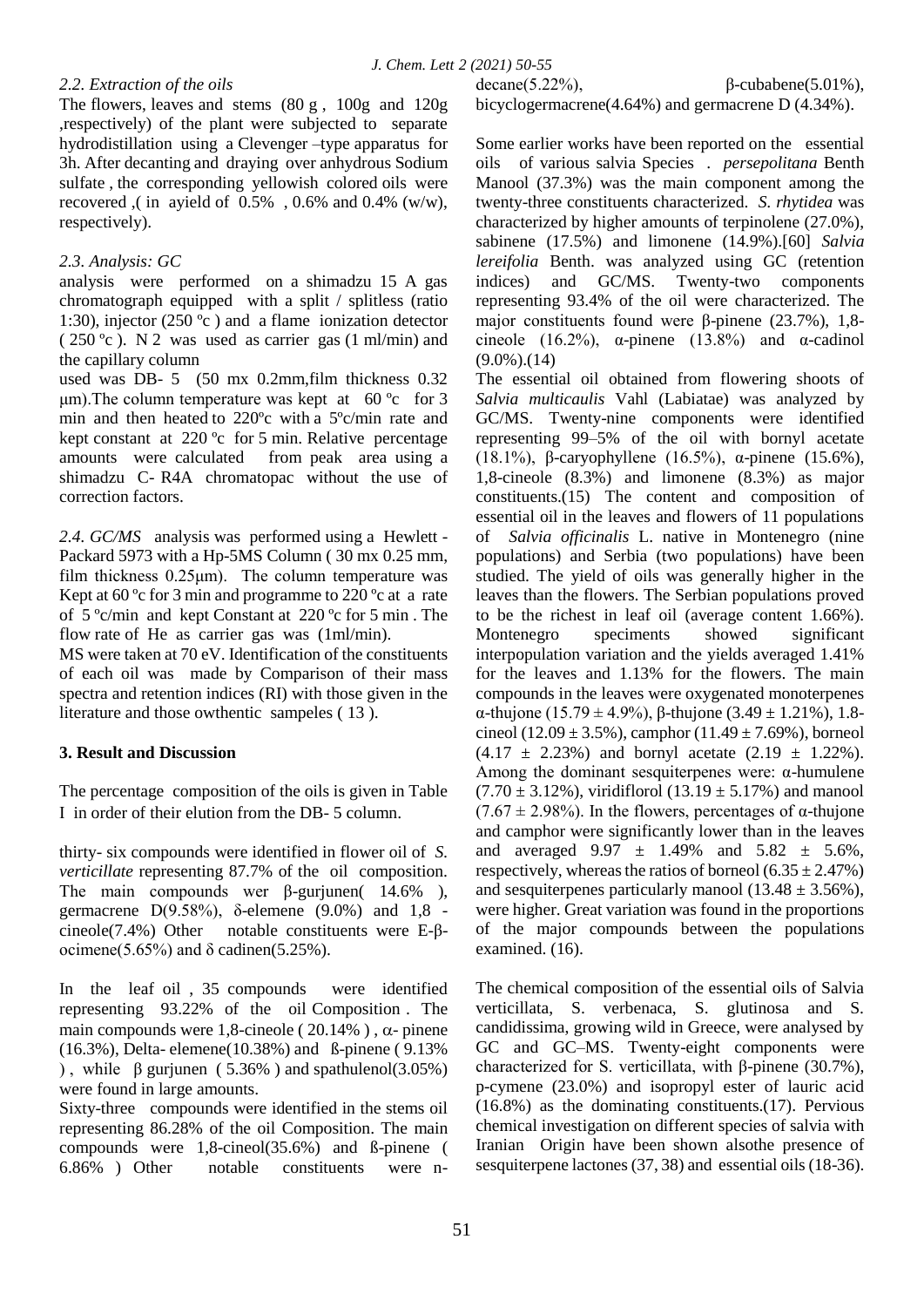| <b>Table I</b> . Chemical composition (%) of essential oil<br>from stems, flowers and leaves of Salvia verticillate |      |                          |                |                      |
|---------------------------------------------------------------------------------------------------------------------|------|--------------------------|----------------|----------------------|
| Number of compund                                                                                                   | ΚI   | Flower<br>(% )           | Leaf $(\%)$    | Stem<br>(% )         |
| Heptanal                                                                                                            | 902  | $\overline{a}$           | 0/973          |                      |
| AlPHA-PINENE*                                                                                                       | 931  | 2/305                    | 16/300         | 0/476                |
| Myrcene*                                                                                                            | 991  | 2/884                    | 1/328          | 0/96                 |
| 1,8-cineole*                                                                                                        | 1031 | 7/366                    | 20/140         | 35/598               |
| n-Decane                                                                                                            | 1000 |                          | 1/606          | 5/220                |
| E-beta-ocimene*                                                                                                     | 1050 | 5/653                    | 0/310          | 1/388                |
| Beta-pinene*                                                                                                        | 979  | $\sim$                   | 9/132          | 6/866                |
| n-Decane                                                                                                            | 1000 | $\overline{\phantom{a}}$ | 1/606          | 3/259                |
| Cis-Ocimene                                                                                                         | 1037 | $\overline{a}$           | 1/113          | $\sim$               |
| Gamma-terpinene                                                                                                     | 1060 | 1/319                    | 0/362          |                      |
| Gis-sabinene<br>hydrate                                                                                             | 1070 | 0/302                    | Ξ.             | Щ.                   |
| Terpinolene                                                                                                         | 1089 | 0/730                    | 0/283          |                      |
| <b>Trans-Sabinene</b><br>hydrate                                                                                    | 1098 | 0/417                    |                |                      |
| Ocimeneallo*                                                                                                        | 1132 | 3/494                    | 2/973          | $\overline{a}$       |
| Cis-verbenol                                                                                                        | 1141 | 0/254                    | $\overline{a}$ | 0/82                 |
| 1,5,5-Trimethyl-6-<br>methylene-<br>cyclohexane                                                                     | 1339 |                          | 1/13           |                      |
| 4-terpineol*                                                                                                        | 1177 | 2/110                    |                | 0/778                |
| Alpha-terpineol                                                                                                     | 1189 | 0/370                    | Ξ.             | $\overline{a}$       |
| n-Dodecane                                                                                                          | 1200 | 0/303                    | 0/330          | 0/623                |
| Perilla aldehyde                                                                                                    | 1272 | 0/370                    | $\overline{a}$ | $\overline{a}$       |
| Elemene(delta-)*                                                                                                    | 1338 | 9/011                    | 10/382         | $\sim$               |
| Alpha-cubebene                                                                                                      | 1351 | 1/303                    | 0/607          | 0/566                |
| Alpha-Ylangene                                                                                                      | 1375 | 0/296                    |                |                      |
| Alpha-copaene                                                                                                       | 1377 | 1/370                    | 0/340          | 0/652                |
| Beta-Bourbonene                                                                                                     | 1388 | 1/591                    | 0/524          | 0/919                |
| Beta-cubabene*                                                                                                      | 1388 | 0/983                    | 0/31           | 5/01                 |
| Alpha-Gurjunene                                                                                                     | 1410 | 0/263                    |                | $\ddot{\phantom{1}}$ |
| Beta-Gurjunene*                                                                                                     | 1434 | 14/556                   | 5/365          | 1/72                 |
| Germacrene-D*                                                                                                       | 1485 | 9/58                     | 3/703          | 4/348                |
| Aromadendrene                                                                                                       | 1441 | 0/399                    |                | $\overline{a}$       |
| Delta-cadinene*                                                                                                     | 1523 | 5/252                    | 1/574          | 02/741               |
| Spathulenol*                                                                                                        | 1578 | 3/040                    | 3/059          | 1/585                |
| Bicyclogermacrene*                                                                                                  | 1500 | 0/924                    | 3/087          | 4/649                |
| Gamma-cadinene                                                                                                      | 1514 | 2/21                     | 0/987          | 1/09                 |
| Napthalene1,2,3,7-<br>hexahydro-1,6-<br>Dimethyl-4-(1-<br>methylethyl)*                                             | 1537 | 0/43                     |                | 2/08                 |
| Alpha-muurolene                                                                                                     | 1561 | 0/31                     |                | Ξ.                   |
| Guaiol                                                                                                              | 1601 | 1/510                    | 0/777          | 1/827                |
| $(+)$ -Epi-<br>bicyclosesquiphellan<br>drene*                                                                       | 1647 | 3/13                     | 0/26           | $\overline{a}$       |
| cedrelanol                                                                                                          | 1674 | 1/87                     |                | --                   |
| <b>Bulnesol</b>                                                                                                     | 1672 | 0/472                    |                | $\overline{a}$       |
| valeranon                                                                                                           | 1679 | 1/27                     | $\overline{a}$ | $\overline{a}$       |
| Mintsulfide*                                                                                                        | 1741 |                          | 2/105          | $-$                  |
| 6,10,14-trimethyl-2-<br>pentadcanone                                                                                | 1863 | 0/71                     |                |                      |
| Cadilva-1,4-diene                                                                                                   | 1535 | --                       | 0/28           | $\overline{a}$       |
| Alpha-cadinol*                                                                                                      | 1654 |                          | 2/404          | 2/776                |
| Caryophyllene<br>Oxide                                                                                              | 1583 |                          | 0/936          |                      |
| Isobutyl phthalate                                                                                                  | 1873 |                          | 0/27           | --                   |
| Total (%)                                                                                                           |      | 93/569                   | 90/444         | 85/951               |



**Fig 1.** Salvia verticillate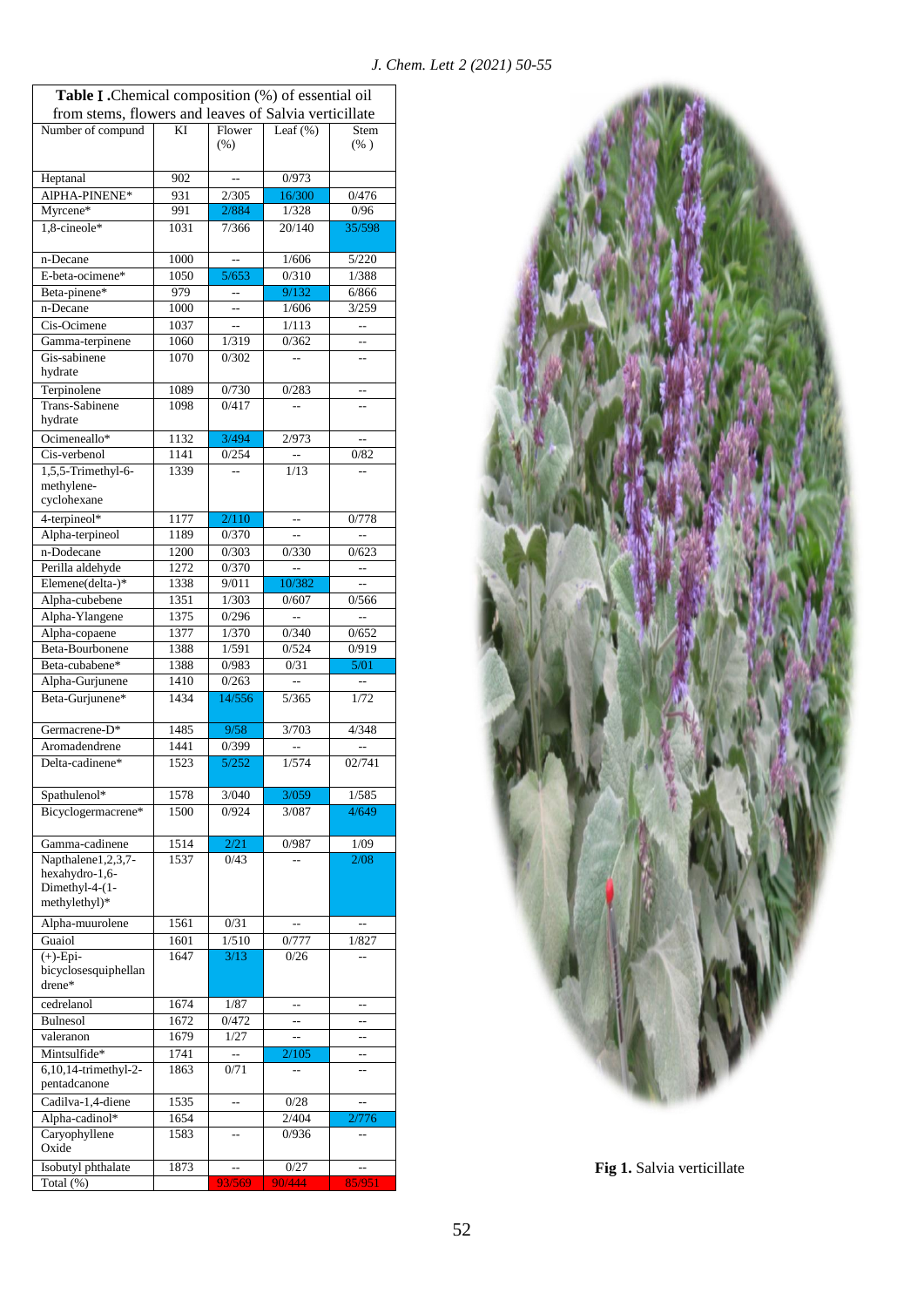

1,8-Cineole



**Chart. 1** GC/MS Reference spectrum (up) , GC/MS sample spectrum (down)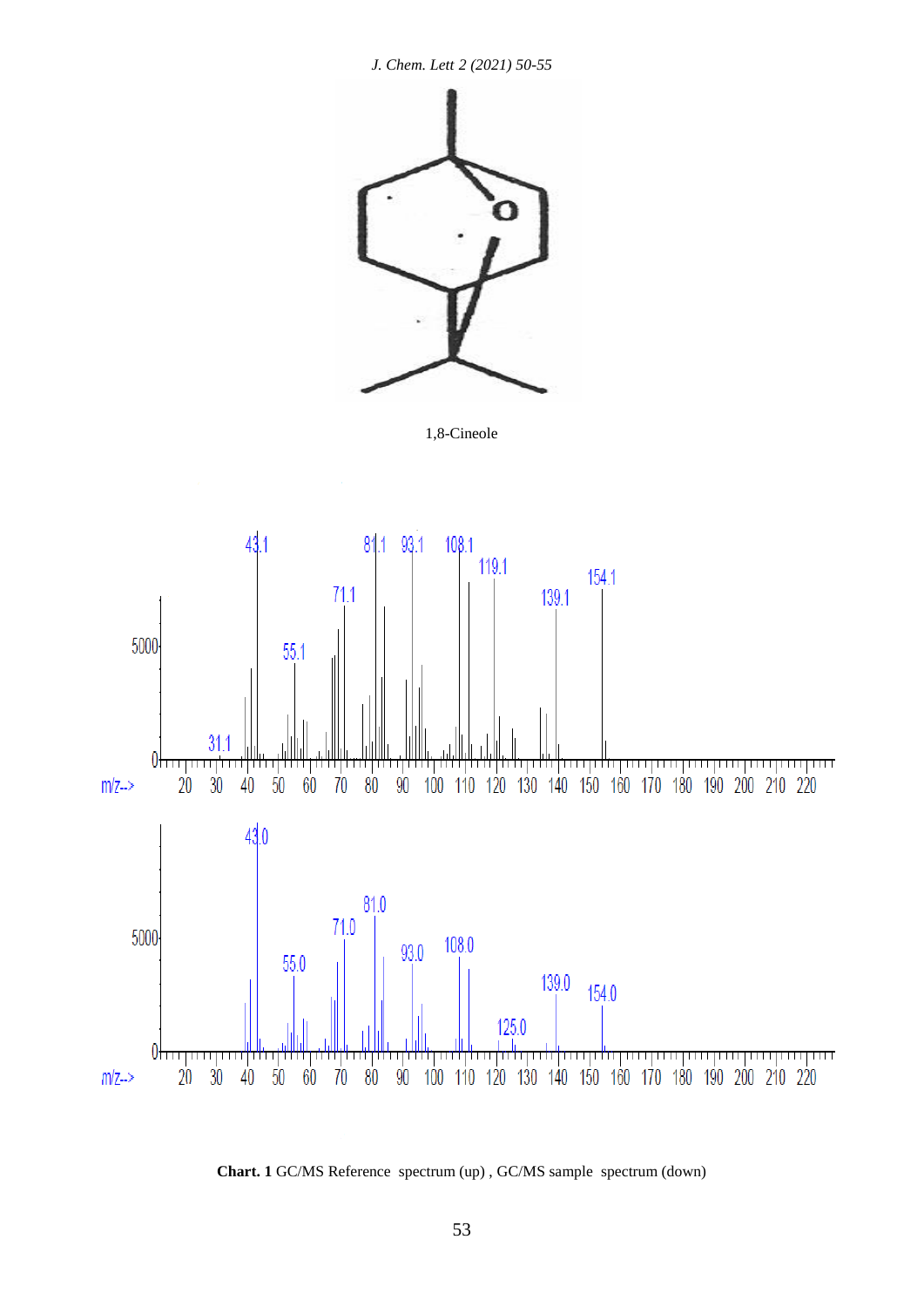*J. Chem. Lett 2 (2021) 50-55*



Alpha pine



**Chart. 2** GC/MS Reference spectrum (up) , GC/MS Sample spectrum (down

# **4.Conclusions**

As can be seen from the above information, the oils from leaves and stem of salvia verticillate are rich in regard to monoterpenes (53.06% and 47.52% respectively ) and the

percentage of sesquiterpenes were (36.63% and 29.97% respectively ). While the flowers oil was characterized by large amounts of sesquiterpenes (59.76%). As the while the percentage of monoterpenes was (27.55%)**.**